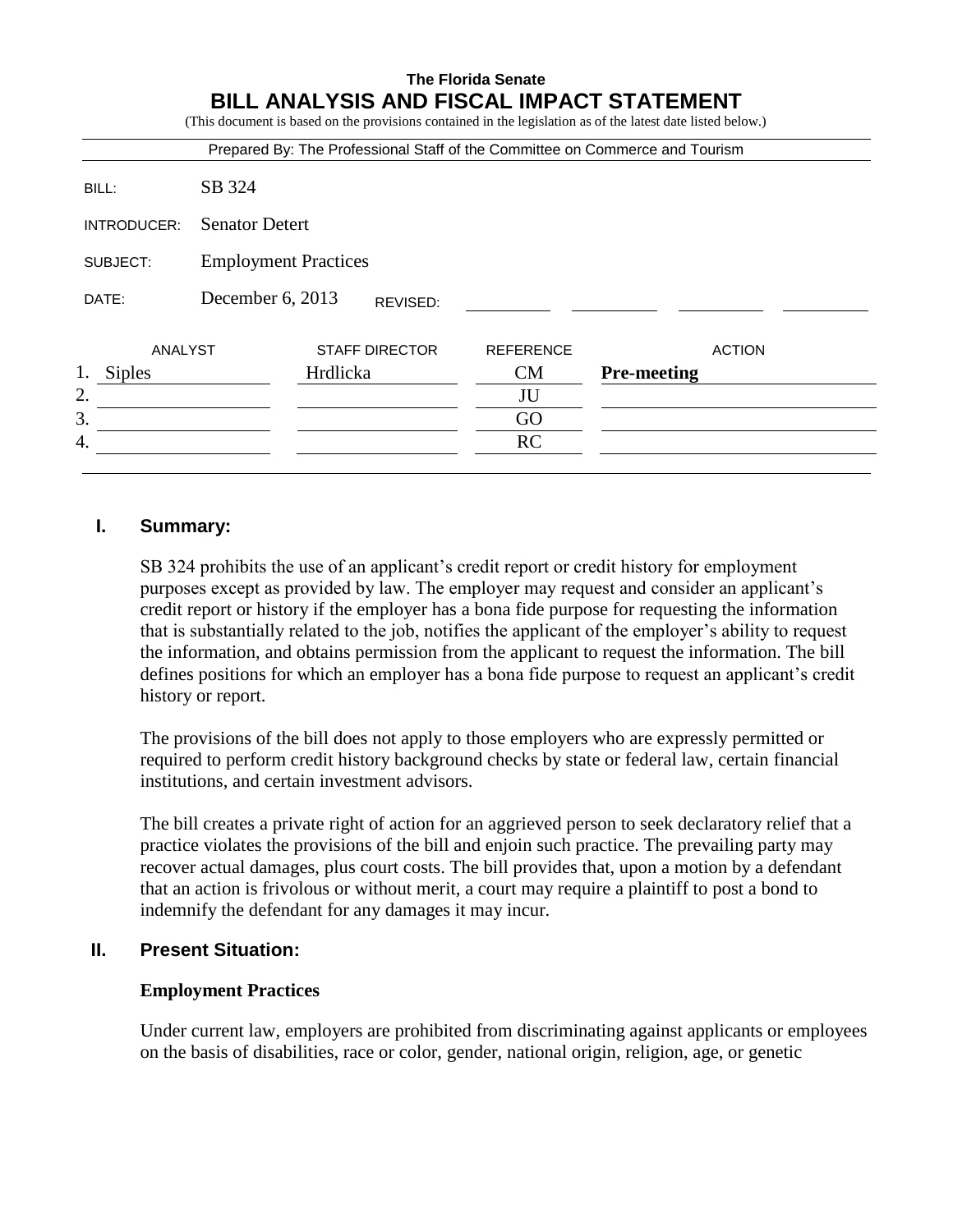information.<sup>1</sup> These prohibitions can be found in the Americans with Disabilities Act,<sup>2</sup> the Civil Rights Act of 1964, $3$  the Age Discrimination in Employment Act of 1967, $4$  and the Genetic Information Nondiscrimination Act of 2008.<sup>5</sup>

Employers may not ask job applicants about the existence, nature, or severity of a disability. Applicants may be asked about their ability to perform specific job functions. In some cases a job offer may be conditioned on the results of a medical examination, but only if the examination is required for all entering employees in similar jobs. Medical examinations of employees must be job related and consistent with the employer's business needs.

Employers are not specifically prohibited from asking an employee or applicant his or her age or date of birth, race, national origin, gender, or status of pregnancy. In fact, it can be necessary for employers to track information about race for affirmative action purposes or applicant flow; the U.S. Equal Employment Opportunity Commission (EEOC) suggests the use of separate forms to keep information about race separate from the application. However, in general, with regard to interview questions, requests for certain information will be closely scrutinized to ensure that the inquiry was made for a lawful purpose, rather than for a purpose prohibited by a federal law. If the information is used in the selection decision and members of particular groups are excluded from employment, the inquiries can constitute evidence of discrimination. For example, unless the information is for such a legitimate purpose, pre-employment questions about race can suggest that race will be used as a basis for making selection decisions.

Additionally, the federal bankruptcy law makes it illegal for an employer to discriminate against an individual based on bankruptcy.<sup>6</sup>

### **Fair Credit Reporting Act – Employment**

Under the Fair Credit Reporting Act (FCRA), employers are permitted to obtain consumer reports for employment purposes.<sup>7</sup> The uses may include employment, promotion, reassignment, or retention as an employee. The FCRA places a number of requirements on the employer regarding notification and disclosure about the use of the consumer reports and only applies to those reports obtained from a third party that are utilized to make an employment decision. Prior to obtaining a consumer report, the employer must inform the applicant or employee that a consumer report may be used to make employment-related decisions. The notice must be written

 $\overline{a}$ 

<sup>&</sup>lt;sup>1</sup> More information is available on the U.S. Equal Employment Opportunity Commission website, "Discrimination by Type," *available at*:<http://www.eeoc.gov/laws/types/index.cfm> (last visited Dec. 2, 2013). Gender discrimination also includes issues related to pregnancy, childbirth, related medical conditions, sexual harassment, and equal pay.

<sup>2</sup> 42 U.S.C. s. 12101 et. seq.

<sup>3</sup> 42 U.S.C. s. 2000e et. seq.

<sup>4</sup> 29 U.S.C. s. 621 et. seq.

<sup>5</sup> Pub. L. No. 110-233, 110th Cong. (May 21, 2008).

<sup>6</sup> 11 U.S.C. s. 525.

 $<sup>7</sup>$  A consumer report is any written, oral, or other communication of any information by a consumer reporting agency bearing</sup> on a consumer's credit worthiness, credit standing, credit capacity, character, general reputation, personal characteristics, or mode of living which is issued or expected to be used or collected in whole or in part for the purpose of serving as a factor in establishing the consumer's eligibility for credit or insurance, employment, or any other authorized purpose. 15 U.S.C. s. 1681a(d)(1). An employment purpose is defined as "a report used for the purpose of evaluating a consumer for employment, promotion, reassignment or retention as an employee." 15 U.S.C. s. 1681a(h).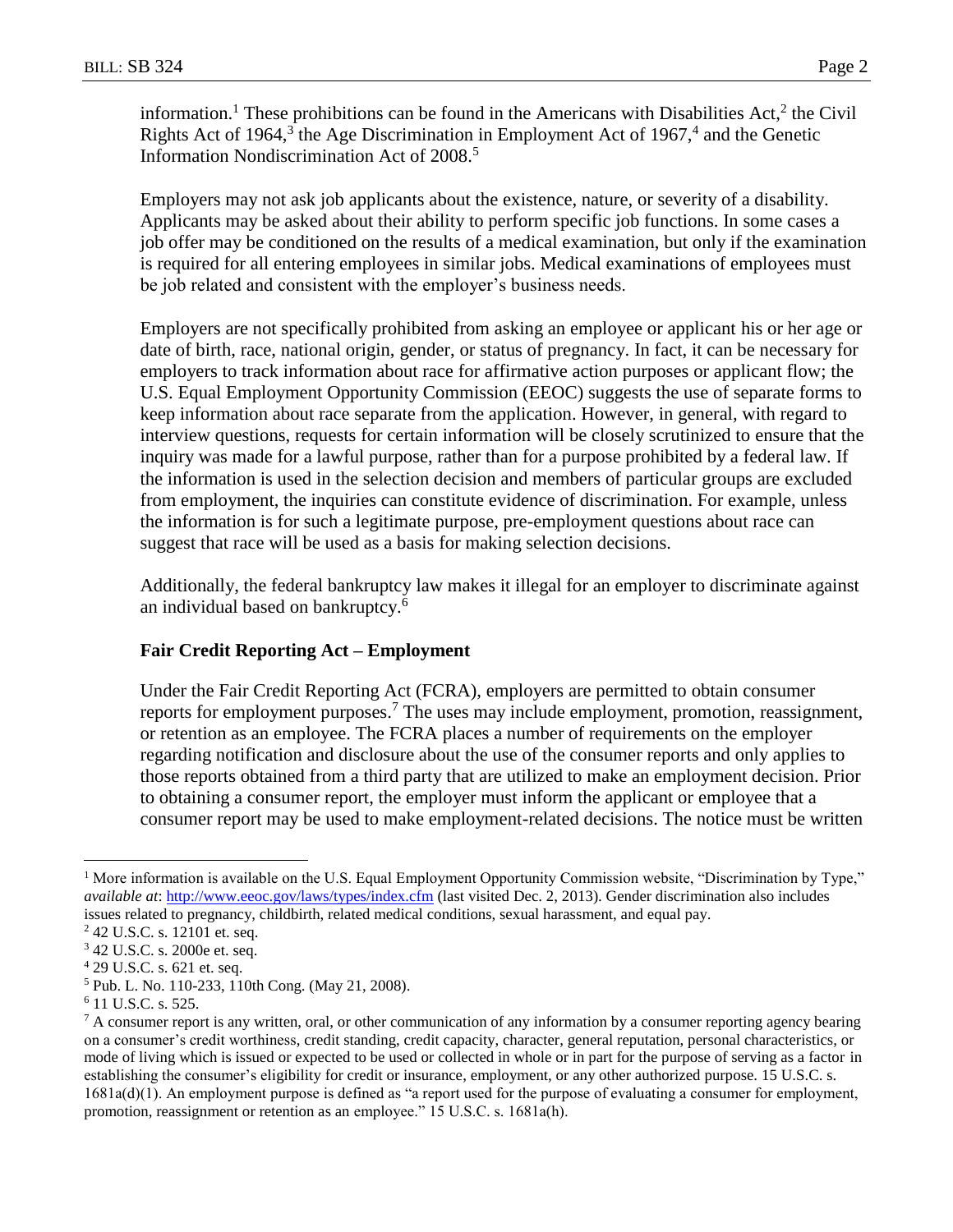and conspicuous and cannot be part of the employment application.<sup>8</sup> The employer must also receive written consent from the applicant or employee authorizing the employer to obtain a consumer report. Prior to providing a consumer report to an employer, the employer must certify to the consumer-reporting agency<sup>9</sup> that:

- The report will be used for the stated, permissible purpose under the FCRA and it will not be used for any other purpose;
- It has provided the initial notice and disclosure to the employee or applicant;
- It will provide a copy of the summary of consumer rights if adverse action is to be taken based on information contained in the consumer report; and
- It will not violate any federal or state equal employment opportunity laws.

Employment consumer reports differ from those provided to lenders and other entities because they provide less information. Employment credit reports do not include a credit score, account numbers (but does include the lender and type of credit), or the individual's age and year of birth.<sup>10</sup> The employment inquiry is also not included in the calculation of the individual's credit score. $11$ 

Prior to taking an adverse action<sup>12</sup> against the employee or applicant based on information obtained from the consumer report, the employer must provide the applicant or employee a copy of the consumer report and a copy of "A Summary of Your Rights Under the Fair Credit Reporting Act."

When the employer takes an adverse action against an applicant or employee that is based on information obtained from the consumer report, the employer must provide the individual with a notice of adverse action that includes:

- An explanation of the adverse action;
- The name, address, and telephone number of the consumer reporting agency that supplied the report;
- A statement that the consumer reporting agency is unable to provide the individual with specific reasons for the adverse action;
- A statement that the individual may request a free copy of the report from the consumer reporting agency within 60 days of receipt of the notice; and

 $\overline{a}$ <sup>8</sup> If the applicant has applied by mail, telephone, computer or other similar means, the applicant must be advised by oral, written, or electronic means that a consumer report may be obtained for employment purposes and the applicant must consent orally, in writing, or electronically.

<sup>9</sup> A consumer reporting agency is defined as "any person which, for monetary fees, dues, or on a cooperative nonprofit basis, regularly engages in whole or in part in the practice of assembling or evaluating consumer credit information or other information on consumers for the purpose of furnishing consumer reports to third parties, and which uses any means or facility of interstate commerce for the purpose of preparing or furnishing consumer reports." 15 U.S.C. s. 1681a(f).

<sup>10</sup> LexisNexis, *White Paper: The Use of Credit Reports in Employment Background Screening, an Overview for Job Applicants* (2010), *available at*

[http://www.napbs.com/files/public/Consumer\\_Education/Credit\\_Reports\\_for\\_Background\\_Screening\(1\).pdf](http://www.napbs.com/files/public/Consumer_Education/Credit_Reports_for_Background_Screening(1).pdf) (last visited Dec. 3, 2013).

<sup>&</sup>lt;sup>11</sup> *Id.* at 2. Employment credit reports are regarded as a special type of inquiry and may not be visible on a consumer report requested by other organizations.

 $12$  Adverse action is defined as "a denial of employment or any other decision for employment purposes that adversely affects any current or prospective employee." 15 U.S.C. s.  $1681a(k)(1)(B)(ii)$ .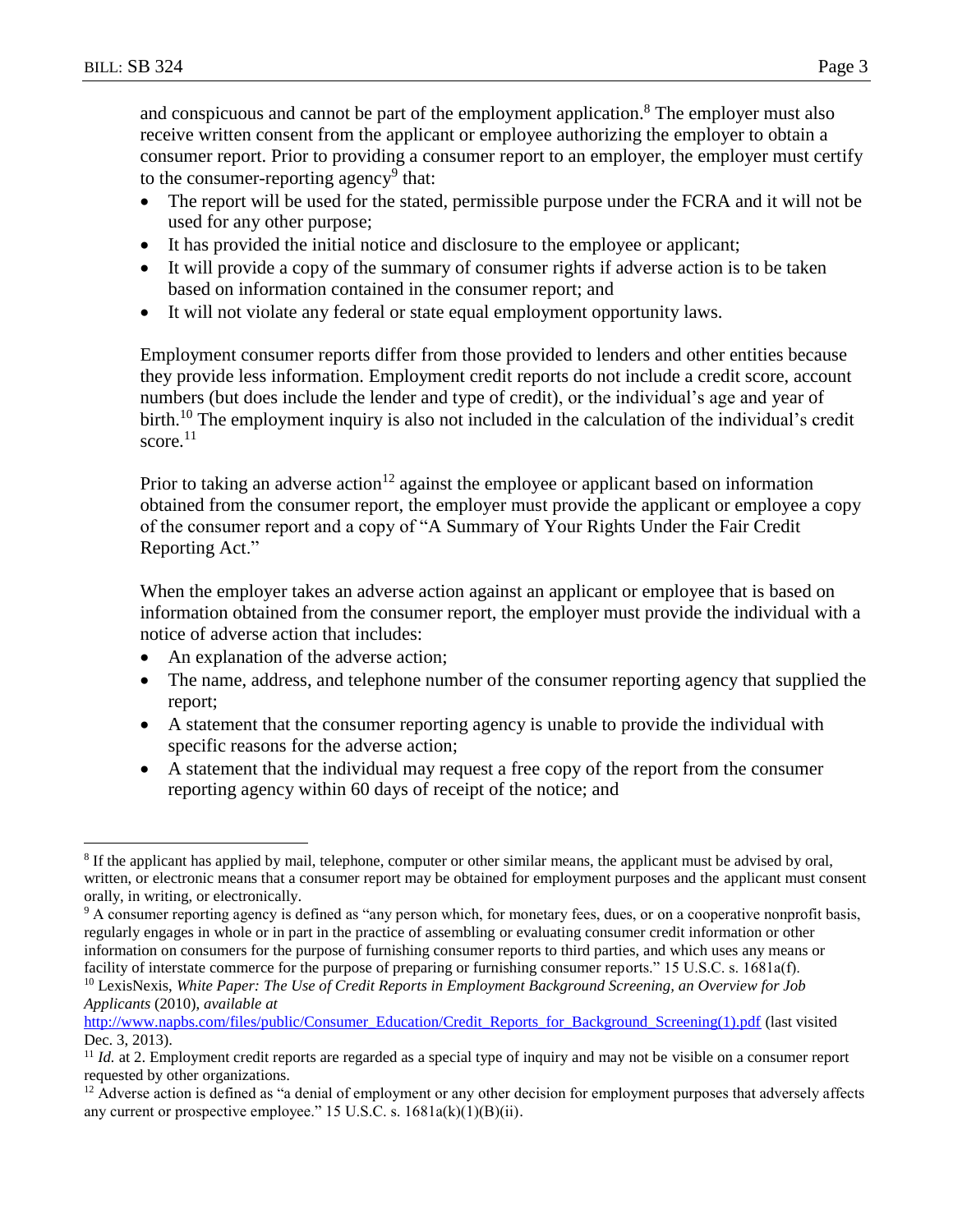A statement that the individual has the right to dispute, with the consumer-reporting agency, the accuracy or completeness of the information provided in the report.

# **Other States**

Eight states have enacted legislation limiting employers' use of credit report information and nineteen states have proposed legislation to restrict the use of credit reports in employment decisions.<sup>13</sup> The laws of these states generally prohibit the use of credit reports in employment decisions unless such inquiry is required by state or federal law, is a bona fide occupational qualification, is for a managerial or supervisory position, is for a law enforcement position, or the position is located at a financial institution.

### **Society for Human Resource Management**

The Society for Human Resource Management conducted research in 2012 regarding the use of credit background checks. Of those surveyed, it found that slightly less than half (47 percent) conducted credit checks as part of their employment practices. The number of organizations conducting credit checks on potential employees has declined due to employers' increased awareness of scrutiny of this practice by both state and federal governments.<sup>14</sup>

Of those surveyed, the top reason for conducting credit checks, was to decrease or prevent theft and embezzlement and to reduce legal liability for negligent hiring. The majority of credit checks are requested after an offer for employment has been extended (58 percent) or after the interview has been conducted (33 percent). Most employers allow the applicant to provide an explanation of items contained in the credit history prior to making a hiring decision.

Although many organizations obtain credit histories as a part of the hiring process, only 14 percent of those surveyed viewed it as an important factor in making a final hiring decision. The most important factors include such attributes as previous work experience, possession of specific skills or expertise, and being perceived as a good fit with the job and organization.

### **Equal Employment Opportunity Commission**

In October 2010, the Equal Employment Opportunity Commission (EEOC) invited public testimony regarding the use of credit histories in employment decisions. Consumer advocates indicated that use of credit histories might have a disparate impact on people of color, women, and individuals with disabilities. There was also testimony that credit reports may obtain incomplete information or errors and are poor predictors of job performance.

 $\overline{a}$ 

<sup>&</sup>lt;sup>13</sup> [Washington](http://apps.leg.wa.gov/documents/billdocs/2007-08/Pdf/Bills/Session%20Law%202007/5827-S.SL.pdf) enacted legislation in 2007, [Hawaii](http://www.capitol.hawaii.gov/session2009/Bills/HB31_CD1_.HTM) enacted legislation in 2009, [Illinois](http://www.ilga.gov/legislation/publicacts/96/PDF/096-1426.pdf) and [Oregon](http://www.leg.state.or.us/10ss1/measures/sb1000.dir/sb1045.en.html) enacted legislation in 2010. [California,](http://www.ncsl.org/issues-research/banking-insurance-financial-services/use-of-credit-information-in-employment-2011-legis.aspx#CA) [Connecticut](http://www.ncsl.org/issues-research/banking-insurance-financial-services/use-of-credit-information-in-employment-2011-legis.aspx#CT) and [Maryland](http://www.ncsl.org/issues-research/banking-insurance-financial-services/use-of-credit-information-in-employment-2011-legis.aspx#MD) enacted legislation in 2011. [Vermont](http://www.ncsl.org/issues-research/banking/use-of-credit-info-in-employ-2012-legis.aspx#VT) enacted its legislation in 2012. Colorado and Nevada enacted legislation in 2013. See National Conference of State Legislatures "Use of Credit Information in Employment 2013 Legislation," last updated June 20, 2013, *available at*: [http://www.ncsl.org/research/financial-services](http://www.ncsl.org/research/financial-services-and-commerce/use-of-credit-info-in-employ-2013-legis.aspx)[and-commerce/use-of-credit-info-in-employ-2013-legis.aspx](http://www.ncsl.org/research/financial-services-and-commerce/use-of-credit-info-in-employ-2013-legis.aspx) (last visited Dec. 3, 2013).

<sup>&</sup>lt;sup>14</sup> For full survey results, please see:

<http://www.shrm.org/Research/SurveyFindings/Articles/Pages/CreditBackgroundChecks.aspx> (last visited Dec. 2, 2013).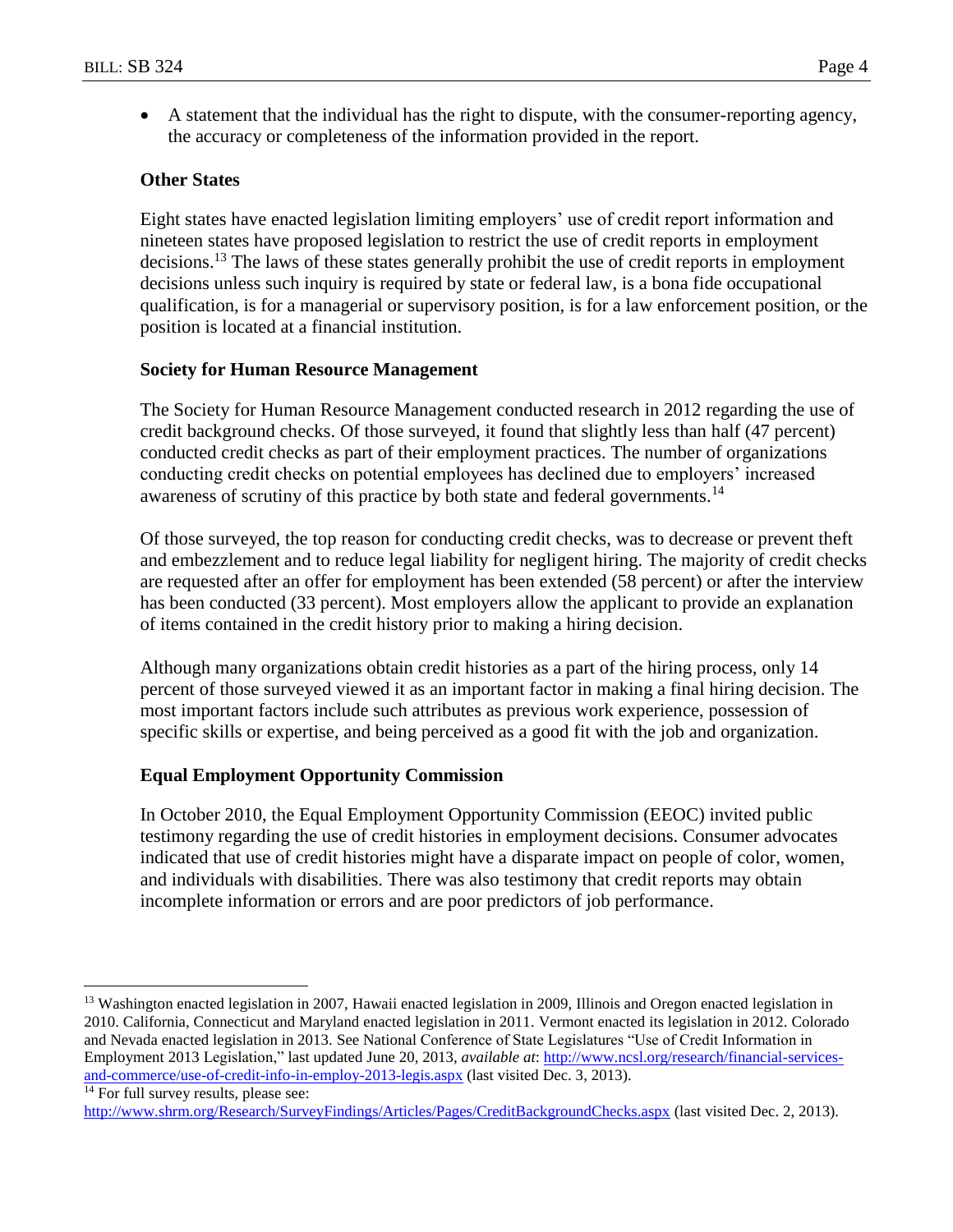Employers expressed that although a credit history may be used in the hiring process, it is only one element of the employee selection process.<sup>15</sup> The credit report is not usually an automatic bar to employment but opens the door to discussion of issues discovered. Testimony also indicated that it is used as a way to collect additional information about a prospective employee that would be relevant to the position being sought.

The EEOC advises that, unless the information is essential to the job in question, inquiries regarding an employee or applicant's credit rating or economic status should generally be avoided due to the adverse effect it may have on females and minorities.<sup>16</sup>

## **III. Effect of Proposed Changes:**

**Section 1** prohibits an employer from using a credit history or credit report to deny employment or determine compensation or the terms, conditions, or privileges of employment. The bill also provides the circumstances under which an applicant's credit report or credit history may be used. The employer may request and consider an applicant's credit report or history if the employer has a bona fide purpose for requesting the information that is substantially related to the job, notifies the applicant of the ability to request the information, and obtains permission from the applicant to request the information.

The bill provides that a position, for which an employer has a bona fide purpose for requesting a credit report or credit history, include a position that:

- Is supervisory, defined as a position in which an individual has the authority to hire, transfer, suspend, lay off, recall, promote, discharge, assign, reward, or discipline other employees or has the responsibility to direct employees, adjust their grievances, or recommend action in a manner that requires use of independent judgment;
- Is managerial, defined as a position in which the employee formulates and implements management policies;
- Accesses personal information of customers, employees, and employers, except personal information customarily provided in a retail transaction;
- Has a fiduciary responsibility to the employer, including the authority to issue payments, collect debts, transfer money, or enter into contracts;
- Involves the use of an expense account or a corporate debit or credit card;
- Has access to non-public corporate information, including trade secrets or other information which is not generally known or ascertainable and from which other persons can obtain economic value; or
- Involves public safety, such as law enforcement or other positions involving enforcement of state or federal criminal laws.

The bill does not apply to employers that are expressly permitted or required, by state or federal law, to perform an inquiry into a person's credit history, as well as to financial institutions and their affiliates or subsidiaries that accept federally insured deposits, credit unions or statechartered banks registered with the Office of Financial Regulation, or entities that are registered

 $\overline{a}$ <sup>15</sup> See Meeting of October 20, 2010 – Employer Use of Credit History as a Screening Tool: <http://www.eeoc.gov/eeoc/meetings/10-20-10/index.cfm> (last visited Dec. 2, 2013).

<sup>&</sup>lt;sup>16</sup>For more information, please see:  $\frac{http://www.eeoc.gov/laws/practices/inguaries~credit.cfm}$  (last visited Dec. 2, 2013).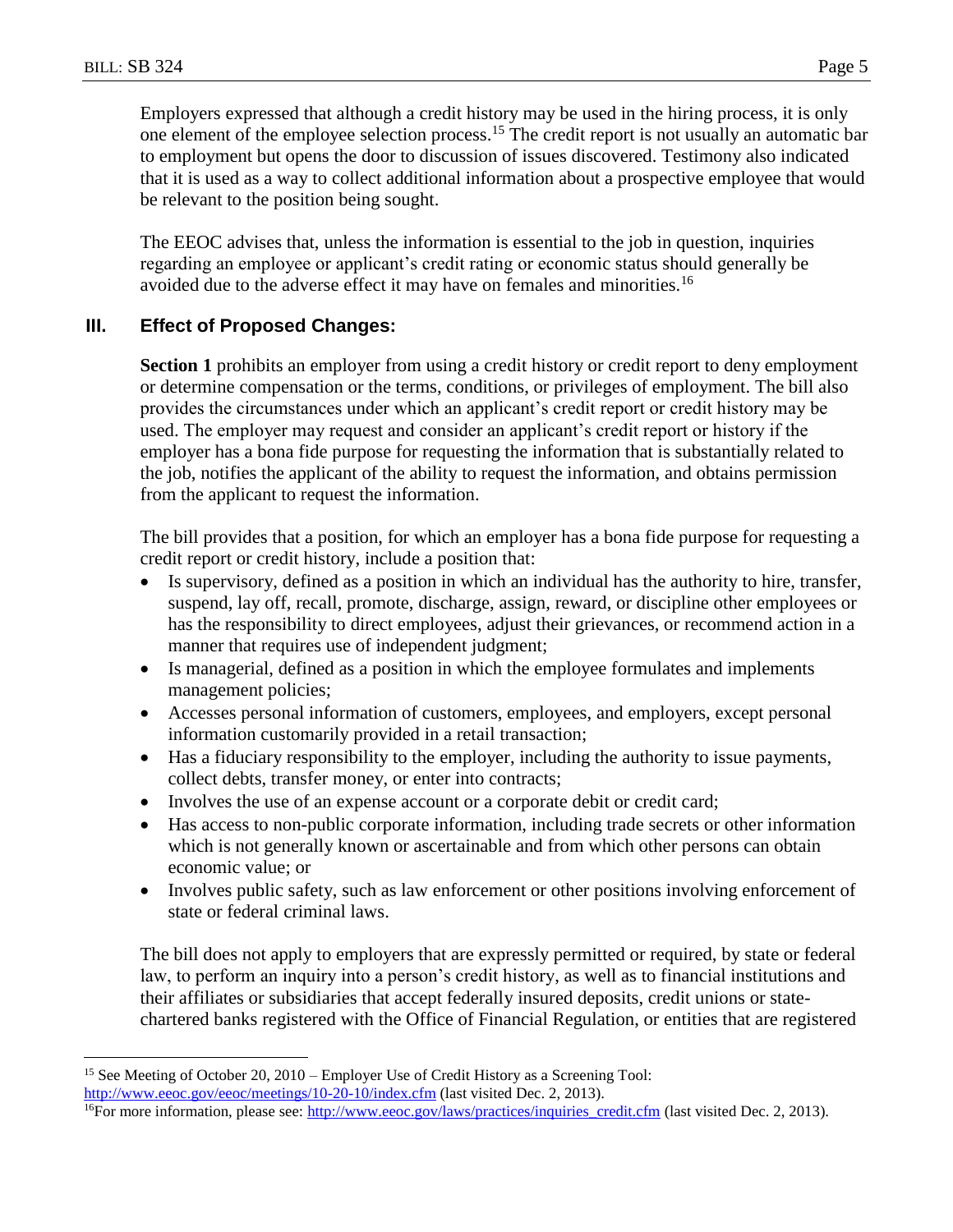The bill provides that an aggrieved individual may seek declaratory relief that an act or practice violates the protections provided in this bill and to enjoin the continuance of such practice. The bill also provides that a person who has suffered a loss under these provisions may recover actual damages and attorney fees and costs if the individual prevails in court. If the defendant alleges such suit is frivolous or without merit, the court may require the plaintiff to post a bond in an amount to indemnify the defendant for any damages incurred, upon finding a reasonable necessity. However, this provision does not apply to an enforcement agency.

The relief provided under the provisions of this bill is in addition to any other remedy provided by law.

**Section 2** provides that the bill takes effect July 1, 2014.

# **IV. Constitutional Issues:**

A. Municipality/County Mandates Restrictions:

None.

B. Public Records/Open Meetings Issues:

None.

C. Trust Funds Restrictions:

None.

# **V. Fiscal Impact Statement:**

A. Tax/Fee Issues:

None.

B. Private Sector Impact:

None.

C. Government Sector Impact:

None.

# **VI. Technical Deficiencies:**

None.